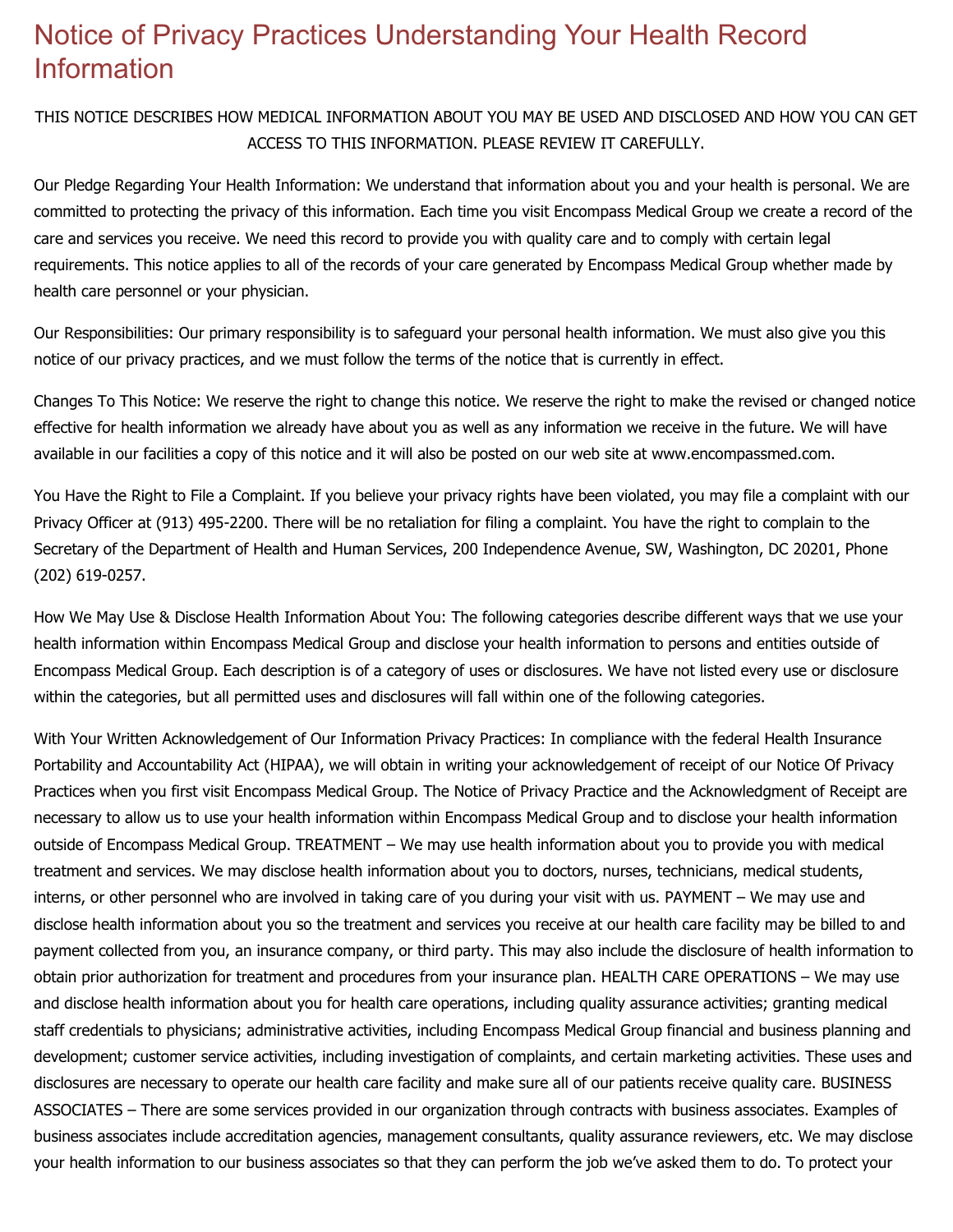health information, we require business associates to sign a contract that states they will appropriately safeguard your information.

Appointment Reminders: We may use and disclose health information to contact you as a reminder that you have an appointment for treatment or medical care at our health care facility. MARKETING – We may contact you as part of a marketing effort. As part of our marketing, we may tell you about Encompass Medical Group's health-related products and services that may be of interest to you.

With Your Verbal Agreement – Individuals Involved in Care/Payment: We may disclose health information about you to a friend or family member, who is involved in your medical care, unless you tell us in advance not to do so. In addition, we may disclose health information about you to an entity assisting in disaster relief effort (such as the Red Cross) so that your family can be notified about your condition, status and location.

With Your Specific Written Authorization: Other uses and disclosures of health information not covered by this notice or the laws that apply to us will be made only with your written permission (called "authorization"). If you authorize us to use or disclose health information about you, you may revoke that authorization in writing at any time. If you revoke your authorization, we will no longer use or disclose health information about you for the reasons covered by your written authorization. You understand that we are unable to take back any disclosures we have already made with your permission, and that we are required to retain our records of the care that we provided to you. Some typical disclosures that require your authorization are as follows:

With Your Written Consent – Research Unrelated to Treatment: When a research study does not involve any treatment, we may disclose your health information to researchers when an Institutional Review Board (IRB) has reviewed the research proposal, has established appropriate protocols to ensure the privacy of your health information, and has approved the research.

Research Involving Treatment: When a research study involves your treatment, we may disclose your health information to researchers only after you have signed a specific written authorization. In addition, for any such research study, an Institutional Review Board (IRB) will already have reviewed the research proposal, established appropriate protocols to ensure the privacy of your health information, and approved the research. You do not have to sign the authorization in order to get treatment from Encompass Medical Group, but if you do refuse to sign the authorization, you cannot be part of the research study.

Drug & Alcohol Abuse: We will disclose drug and alcohol treatment information about you only in accordance with the federal Privacy Act. In general, the Privacy Act requires your written authorization for such disclosures.

Disclosure of Mental Health Information: We will disclose mental health treatment information about you only in accordance with state law. In most cases, state law requires your written authorization or the written authorization of your representative for such disclosures.

Special Situations That Do Not Require Your Information Consent or Authorization:

The following disclosures of your health information are permitted by law without any oral or written permission from you; ORGAN AND TISSUE DONATION – If you are an organ donor, we may release health information to organizations that handle organ procurement or organ, eye or tissue transplantation, or to an organ donation bank as necessary to facilitate organ or tissue donation and transplantation. MILITARY AND VETERANS – If you are a member of the armed forces, we may release health information about you as required by military command authorities. WORKER'S COMPENSATION – We may release health information about you for worker's compensation or similar programs if you have a work related injuries. These programs provide benefits for work related injuries. AVERTING SERIOUS THREAT – We may disclose health information about you for public health activities. These generally include the following:

- To prevent or control disease, injury or disability.
- To report births and death.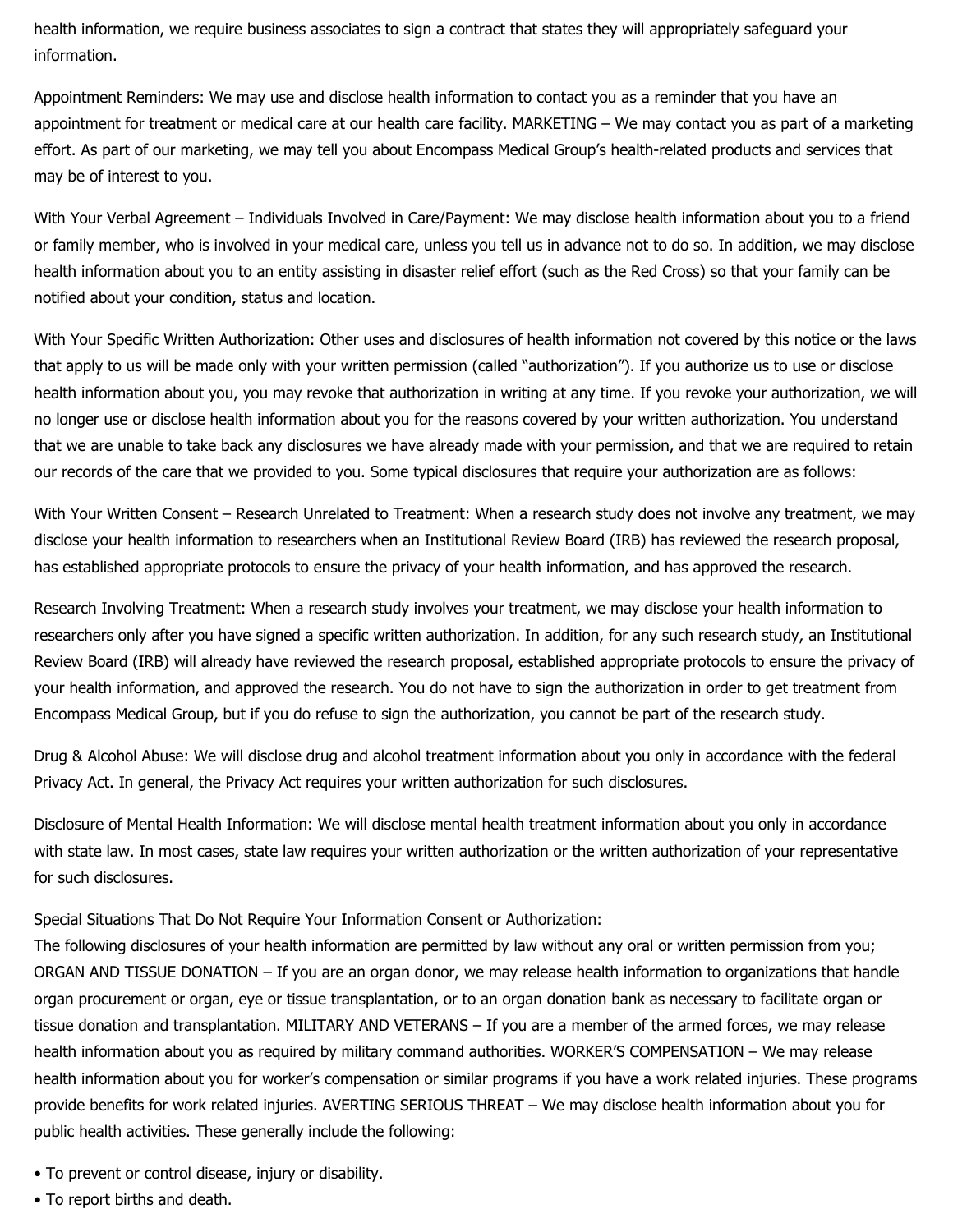• To report child abuse or neglect.

- To report reactions to medications, problems with products or other adverse events.
- To notify people of recall of product they may be using.

• To notify a person who may have been exposed to disease or may be at risk for contracting or spreading a disease or condition.

• To notify the appropriate government authority if we believe a patient has been the victim of abuse (including elder abuse), neglect or domestic violence. We will only make this disclosure if you agree or when required or authorized by law.

Health Oversight Activities: We may disclose health information to a health oversight agency for activities authorized by law. These oversight activities include audits, investigations, inspections and licensure. These activities are necessary for the government to monitor the health care system, government programs and compliance with civil rights laws.

Lawsuits & Disputes: If you are involved in a lawsuit or a dispute, we may disclose health information about you in response to a court or administrative order. We may disclose health information about you in response to a subpoena; discovery request or other lawful process by someone else involved in the dispute.

Law Enforcement: We may disclose health information if asked to do so by law enforcement officials for the following reasons: 1. In response to a court order, subpoena, warrant, summons or similar process. 2. To identify or locate a suspect, fugitive, material witness or missing person. 3. About the victim of a crime if, under certain circumstances, we are unable to obtain the person's agreement. 4. About a death we believe may be the result of a criminal conduct. 5. About criminal conduct at our facility. In emergency circumstances to report a crime, the location of the crime or victims, or the identity, description or location of the person who committed the crime.

Coroners & Medical Examiners: We may disclose health information to a coroner or medical examiner. This may be necessary to identify a deceased person or determine the cause of death of a person. We may also release health information about patients at our facility to funeral home directors as necessary to carry out their duties.

National Security: We may disclose health information about you to authorized federal officials for intelligence, counterintelligence and other national security activities authorized by law.

Inmates: If you are an inmate of a correctional institution or under custody of a law enforcement official, we may disclose health information about you to the correctional institution or the law enforcement official. This is necessary for the correctional institution to provide you with health care, to protect your health and safety and the health and safety of others, or for the safety and security of the correctional institution.

Required by Law: We will disclose health information about you without your permission when required to do so by federal, state or local law.

Your Health Information Rights. Although your health record is the physical property of Encompass Medical Group, the information belongs to you.

YOU HAVE THE RIGHT TO: Restriction – Request a restriction on certain uses and disclosures of your information. We are not required by law to agree to your request. If we do agree, we will comply with your request unless the information is needed to provide you with emergency treatment. Inspect – Inspect and request a copy of your health record for a fee. We may deny your request under very limited circumstances. If you are denied access to health information, you may request that the denial be reviewed by another health care professional chosen by someone on our health care team. We will abide by the outcome of that review. Amend – Request an amendment to your health record if you feel the information is incorrect or incomplete. We may deny your request for an amendment if it is not in writing or does not include a reason to support the request. Also, we may deny your request if the information was not created by our health care team, is not part of the information kept by our facility,